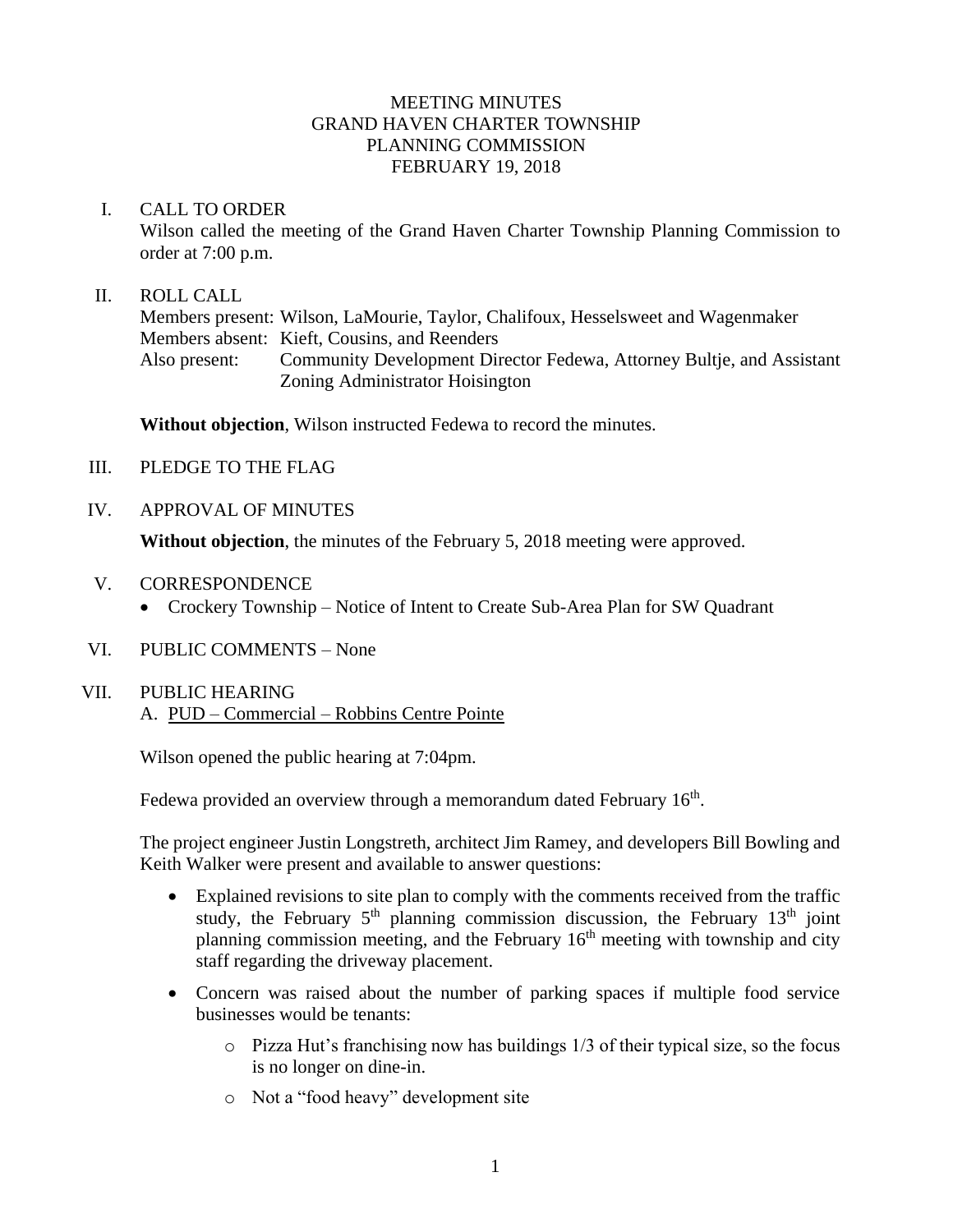• Explanation of proposal to relocate the entrance to Whittaker Way and the coordination that will be needed with Health Pointe and Meijer.

There being no further comments, Wilson closed the public hearing at 7:20pm.

### VIII. OLD BUSINESS

#### A. PUD – Commercial – Robbins Centre Pointe

The application was discussed by the Commissioners and focused on:

- Concerns were raised again regarding the proposed location of the main entrance on Robbins Road and how it aligns with Walgreens.
- Concern was raised about stacking and vehicle storage at the main entrance because there is not enough throat depth.
- Results of traffic study were reviewed.
- Right-in/right-out option was discussed, which would include the installation of a "pork" chop" curb to prevent left-in turn movements.
	- o Others expressed this is not a desirable option because there are no other locations to make a left-turn onto westbound Robbins Road along the segment between US-31 and 172<sup>nd</sup> Avenue.

**Motion** by Taylor, supported by Wagenmaker, to recommend the Township Board **conditionally approve** the Robbins Centre Pointe PUD application. This is based on the application meeting the requirements and standards set forth by the Grand Haven Charter Township Zoning Ordinance, Master Plan, and Joint Robbins Road Corridor Plan. The motion is subject to, and incorporates, the following report concerning the Planned Unit Development, including conditions of approval. **Which motion carried**, with LaMourie voting in opposition because of access management, and indicated by the following roll call vote:

Ayes: Taylor, Wagenmaker, Wilson, Chalifoux, Hesselsweet Nayes: LaMourie Absent: Cousins, Kieft, Reenders

#### REPORT – ROBBINS CENTRE POINTE PUD

Pursuant to the provisions of the Grand Haven Charter Township (the "Township") Zoning Ordinance (the "Zoning Ordinance"), the following report of the Grand Haven Charter Township Planning Commission (the "Planning Commission") concerning an application by Robbins Centre Pointe, which is comprised of Robbins Road Real Estate LLC and Bowling Family Investment LLC (the "Developers") for approval of a Planned Unit Development (the "Project" or the "PUD").

The Project will consist of six commercial buildings. The first phase being the existing gas station, which was approved via a Special Land Use application on 4/17/2017, and is hereby being incorporated into the Project. The second phase will be a 14,675 square foot multi-tenant retail building (denoted as "Building S" on the Project plans). The future phases will include four additional retail buildings, one of which could be a restaurant. These future phases are to be constructed as market demands.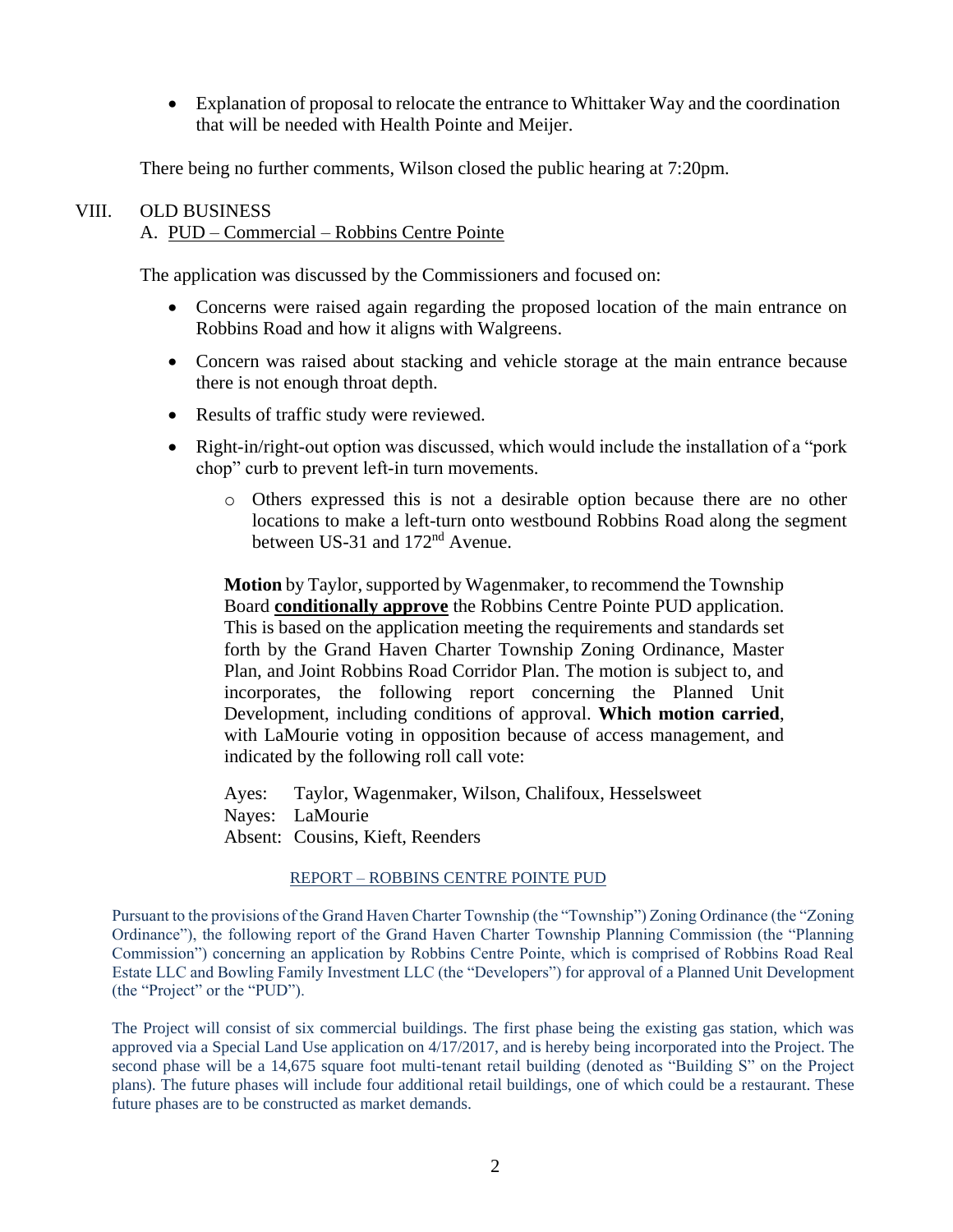The Project as recommended for approval is shown on a final site plan, last revised 2/16/2018 (the "Final Site Plan"), final civil plans, last revised 1/18/2018 (the "Final Civil Plans"), and final architectural plans, last revised 1/24/2018 (the "Final Architectural Plans"); collectively referred to as the "Documentation," presently on file with the Township.

The purpose of this report is to state the decision of the Planning Commission concerning the Project, the basis for the Planning Commission's decision, and the Planning Commission's decision that the Robbins Centre Pointe PUD be approved as outlined in this motion. The Developers shall comply with all of the Documentation submitted to the Township for this Project. In recommending the approval of the proposed PUD application, the Planning Commission makes the following findings pursuant to Section 17.04.3 of the Zoning Ordinance:

- 1. The Project meets the site plan review standards of Section 23.06 of the Zoning Ordinance. Specifically, pursuant to Section 23.06.7, the Board finds as follows:
	- A. The uses proposed will not adversely affect the public health, safety, or welfare. Uses and structures located on the site take into account topography, size of the property, the uses on adjoining property and the relationship and size of buildings to the site.
	- B. The site will be developed so as not to impede the normal and orderly development or improvement of surrounding property for uses permitted in this ordinance.
	- C. Safe, convenient, uncontested, and well defined vehicular and pedestrian circulation is provided for ingress/egress points and within the site. Drives, streets and other circulation routes are designed to promote safe and efficient traffic operations within the site and at ingress/egress points.
	- D. The arrangement of public or private vehicular and pedestrian connections to existing or planned streets in the area are planned to provide a safe and efficient circulation system for traffic within the township.
	- E. Removal or alterations of significant natural features are restricted to those areas which are reasonably necessary to develop the site in accordance with the requirements of this Ordinance. The Planning Commission has required that landscaping, buffers, and/or greenbelts be preserved and/or provided to ensure that proposed uses will be adequately buffered from one another and from surrounding public and private property.
	- F. Areas of natural drainage such as swales, wetlands, ponds, or swamps are protected and preserved insofar as practical in their natural state to provide areas for natural habitat, preserve drainage patterns and maintain the natural characteristics of the land.
	- G. The Documentation provides reasonable visual and sound privacy for all dwelling units located therein and adjacent thereto. Landscaping shall be used, as appropriate, to accomplish these purposes.
	- H. All buildings and groups of buildings are arranged so as to permit necessary emergency vehicle access as requested by the fire department.
	- I. All streets and driveways are developed in accordance with the Ottawa County Road Commission and City of Grand Haven specifications, as appropriate.
	- J. Appropriate measures have been taken to ensure that removal of surface waters will not adversely affect neighboring properties or the public storm drainage system. Provisions have been made to accommodate storm water, prevent erosion and the formation of dust.
	- K. Exterior lighting is arranged so that it is deflected away from adjacent properties and so it does not interfere with the vision of motorists along adjacent streets, and consists of sharp cut-off fixtures.
	- L. All loading and unloading areas and outside storage areas, including areas for the storage of trash, which face or are visible from residential districts or public streets, are screened.
	- M. Entrances and exits are provided at appropriate locations so as to maximize the convenience and safety for persons entering or leaving the site.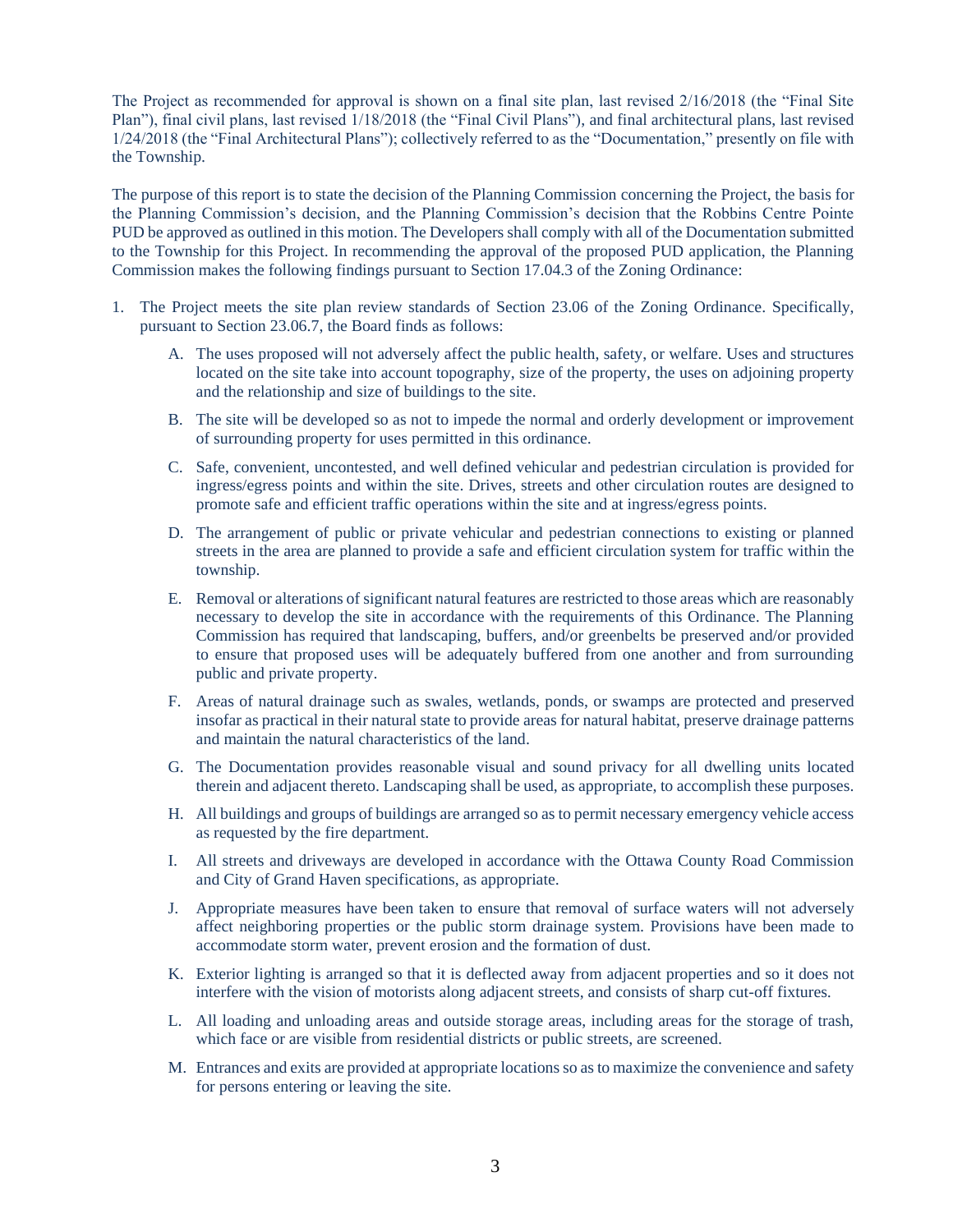- N. The Documentation conform to all applicable requirements of County, State, Federal, and Township statutes and ordinances.
- O. The general purposes and spirit of this Ordinance and the Master Plan of the Township are maintained.
- 2. The Planning Commission finds that the Project meets the intent for a PUD, as described in Section 17.01.3 of the Zoning Ordinance. By approving this Project as a PUD, the Township will be able to negotiate various amenities and design characteristics as well as additional restrictions with the Developer, as described in this report, which the Township would not be able to negotiate if the PUD Chapter of the Zoning Ordinance was not used.
- 3. Section 17.01.5, Section 17.02.1.B.1-4 of the Zoning Ordinance, as well as Section 503 of the Michigan Zoning Enabling Act, allow for departures from Zoning Ordinance requirements; these provisions are intended to result in land use development that is substantially consistent with the goals and objectives of the Township Master Plan and the Zoning Ordinance, and consistent with sound planning principles. The Developers have requested six departures. The Planning Commission makes the following findings.
	- A. Sections 15A.061 and 15A.06.2 allow a total of four driveways; one Whittaker Way, two Robbins Road, and one  $-172<sup>nd</sup>$  Avenue.
		- **•** The Planning Commission finds this acceptable because the proposed access management plan is compliant, and supports, the Robbins Road Sub-Area Plan and Joint Robbins Road Corridor Plan. As well as, providing shared access to adjoining uses. Further, the proposed access management plan eliminates the continuous access along Robbins Road.
		- Further, the Planning Commission already approved the gas station as a special land use, finding that it significantly improved the prior access for the predecessor gas station.
	- B. Section 15A.06.7 allow reduction in spacing standards for signalized non-trunkline street.
		- The Planning Commission finds this acceptable because the curb-cuts are existing, and without keeping those driveways certain areas of the Project site would be unbuildable because they would be too narrow.
	- C. Section 15A.10.5 allow interior landscape islands to be 9-feet wide.
		- The Planning Commission finds this acceptable because it will maximize the parking on-site while still providing for visual and paving breaks.
	- D. Sections 15A.10.3 allow certain areas of landscaping to be adjacent to building walls rather than abutting said walls.
		- The Planning Commission finds this acceptable because it will provide flexibility in placement of door openings, reduce the likelihood of trip hazards along the main walking path, allow pedestrians to circulate farther away from vehicular traffic, and make snow removal easier. The planting areas consist of ornamental trees and shrubs to soften the visual appearance of the buildings from public roads.
	- E. Section 24.04.2 allow the main drive aisle to be 27-feet in width.
		- The Planning Commission finds this acceptable because this increased width is along the main entrance from Robbins Road, which will provide additional space for the high traffic corridor, and will allow more space for passing vehicles and/or delivery trucks.
	- F. Section 20.13.5.H allow certain native tree species to be planted in "clumps," which collectively exceed the 3" caliper requirement and/or at a minimum caliper size of 2½" measured 6" above grade.
		- The Planning Commission finds this acceptable because it is the Township's preference to plant native species, and these trees either grow better in "clumps" or are only available in the smaller caliper size.
- 4. Compared to what could have been constructed by right, the Project has been designed to accomplish the following objectives from Section 17.01.4 of the Zoning Ordinance: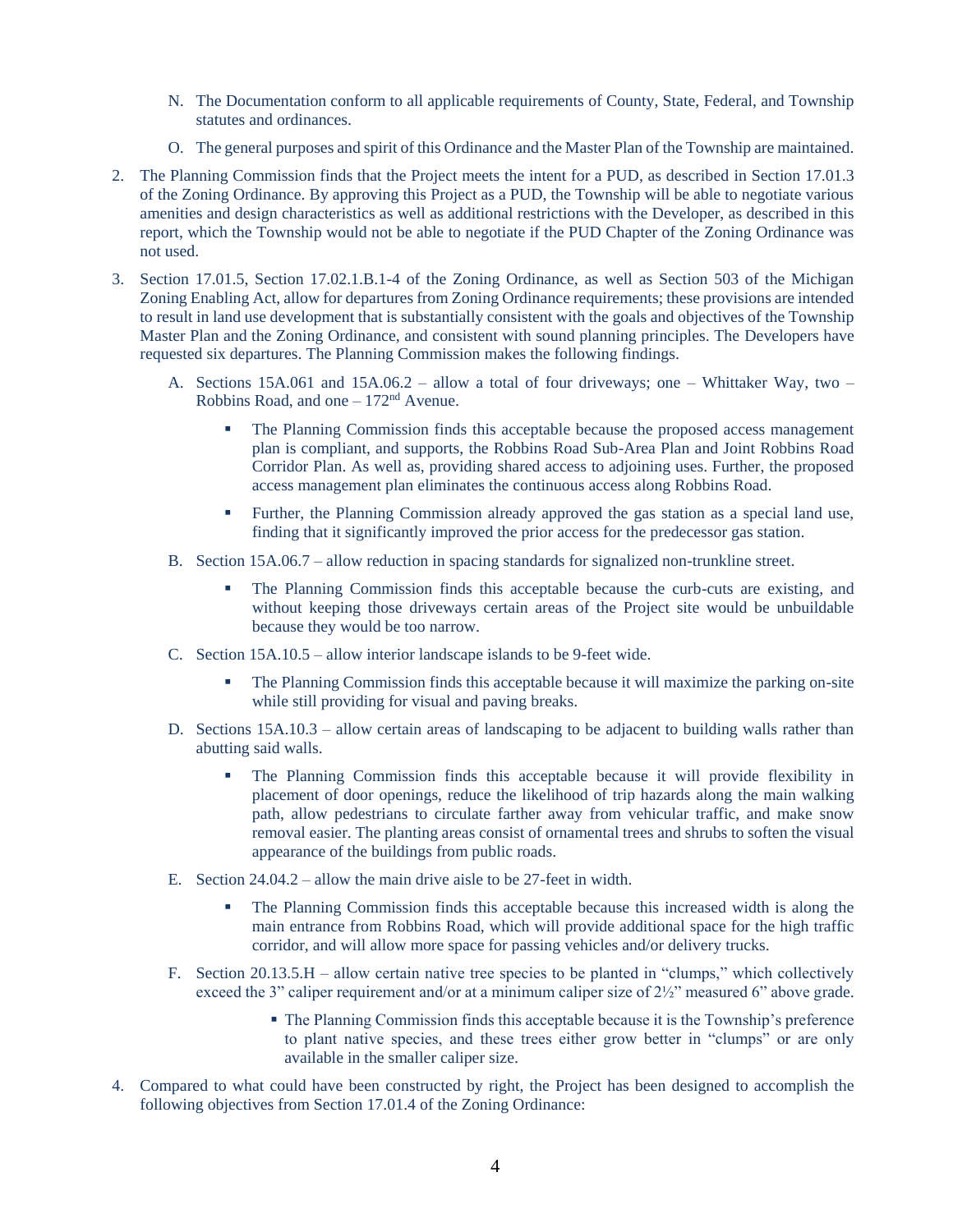- A. The Project will encourage the use of land in accordance with its natural character and adaptability;
- B. The Project will promote innovation in land use planning and development;
- C. The Project will promote the enhancement of commercial employment and traffic circulation for the residents of the Township;
- D. The Project will promote greater compatibility of design and better use between neighboring properties; and
- E. The Project will promote more economical and efficient use of the land while providing the integration of necessary commercial facilities.
- 5. The Project meets the following qualification requirements of Section 17.02 of the Zoning Ordinance:
	- A. The Project meets the minimum size of five (5) acres of contiguous land.
	- B. The Project site has distinct physical characteristics and a prior development history which makes compliance with the strict requirements of the Zoning Ordinance impractical.
	- C. The PUD design substantially moves forward the Intent and Objectives of Section 17.01 of the Zoning Ordinance.
- 6. The Planning Commission also finds the Project complies with the general PUD Design Considerations of Section 17.05 of the Zoning Ordinance:
	- A. The storm water management system for the Project and the drainage facilities will properly accommodate storm water on the site, will prevent run off to adjacent properties, and are consistent with the Township's groundwater protection strategies.
	- B. The Project will not interfere with or unduly burden the water supply facilities, the sewage collection and disposal systems, or other public services such as school facilities, park and recreation facilities, etc.
	- C. Utility services within the Project shall be underground. This includes but is not limited to electricity, gas lines, telephone, cable television, public water and sanitary sewer.
	- D. The internal road system in the Project is designed to limit destruction of existing natural vegetation and to decrease the possibility of erosion.
	- E. Vehicular circulation, traffic and parking areas have been planned and located to minimize effects on occupants and users of the Project and to minimize hazards to adjacent properties and roadways.
	- F. Parking requirements for each use have been determined to be in accordance with Chapter 24 (Parking, Loading Space, and Signs).
	- G. Street lighting will be installed in the same manner as required under the Township's Subdivision Control Ordinance.
	- H. Consideration was given to the bulk, placement, architecture, and type of materials to be compatible with like buildings within the PUD as well as generally compatible with buildings in the general vicinity.
	- I. Mechanical and service areas are visually screened from adjacent properties, public roadways, or other public areas.
	- J. Building walls greater than 50-feet in horizontal length, and walls which can be viewed from public streets, are constructed using a combination of architectural features, building materials, and landscaping near the walls.
	- K. On-site landscaping abuts, or is near the building walls, combined with architectural features significantly reduce the visual impact of the building mass as viewed from the street.
	- L. The predominant building materials have been found to be those characteristic of Grand Haven Charter Township such as brick, wood, native stone and tinted/textured concrete masonry units and/or glass products.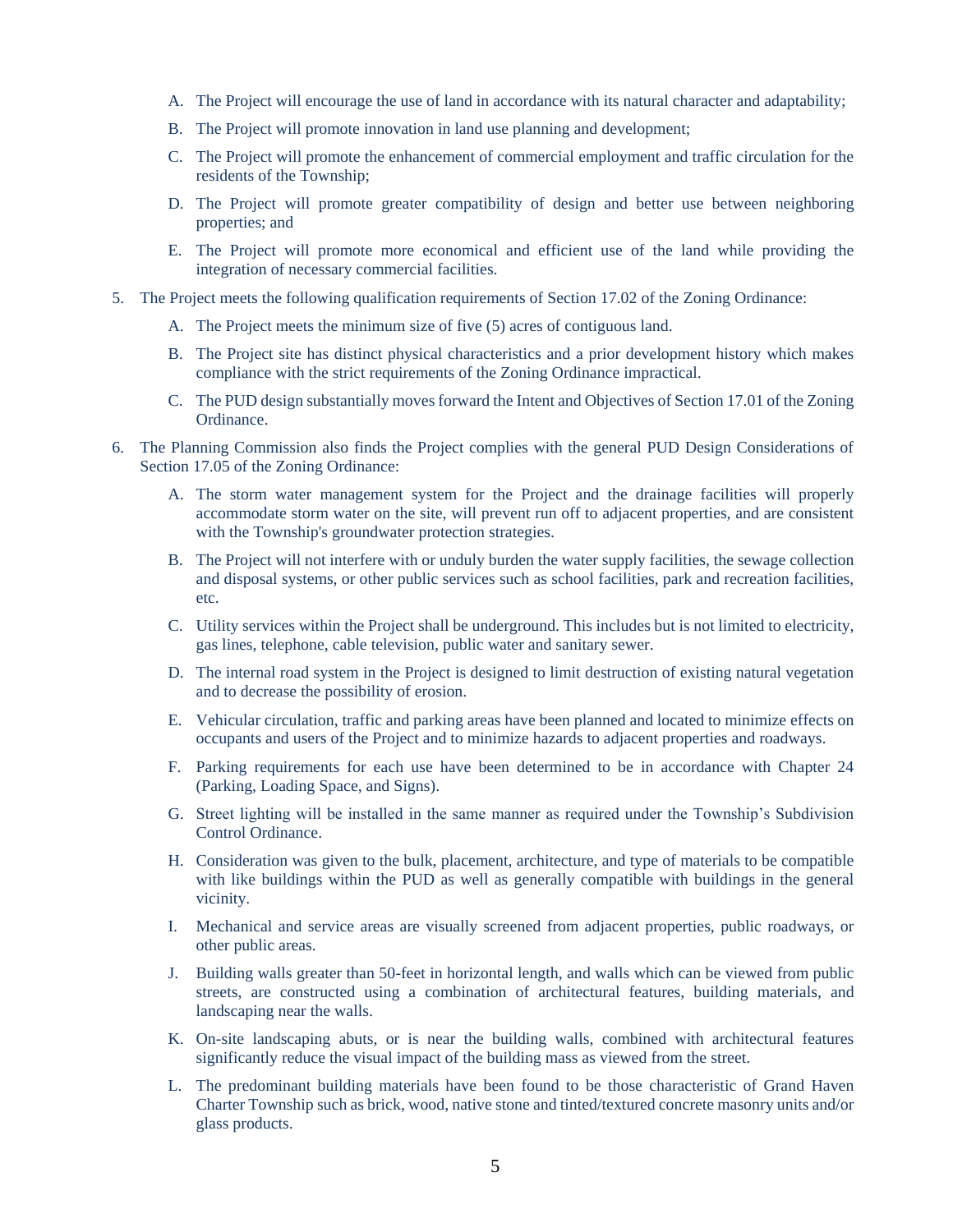- M. Landscaping, natural features, open space and other site amenities have been located in the Project to be convenient for occupants of, and visitors to, the PUD.
- N. The Project is reasonably compatible with the natural environment of the site and the adjacent premises.
- O. The Project will not unduly interfere with the provision of adequate light or air, nor will it overcrowd land or cause an unreasonably severe concentration of population.
- P. Exterior lighting within the Project complies with Chapter 20A for an LZ 3 zone.
- Q. All outdoor storage, if any, is screened.
- R. Signage conforms to Chapter 24, unless specific modifications are made by the Township Board, after recommendation from the Planning Commission.
- S. The Project will not have a substantially detrimental effect upon or substantially impair the value of neighborhood property, as long as all of the standards and conditions of this approval of the Project are satisfied.
- T. The Project is in compliance with all applicable Federal, State, County, and local laws and regulations. Any other permits for development that may be required by other agencies shall be available to the Township before construction is commenced.
- U. The Project meets the access provision regulations, and creates shared access with other adjoining uses.
- V. The Project is consistent with the goals and objectives of the Master Land Use Plan. Specifically, it is consistent with the Master Plan designation of the property in question.
- 7. The Planning Commission also finds the Project complies with the US-31 and M-45 Area Overlay Zone findings and statement of purpose found in Section 15A.01 of the Zoning Ordinance:
	- A. Accommodates a variety of uses permitted by the underlying zoning, but ensure such uses are designed to achieve an attractive built and natural environment.
	- B. Provides architectural and site design standards that are more demanding than required elsewhere in the Township in order to promote harmonious development and complement the natural characteristics in the western sections of the Township.
	- C. Promotes public safety and efficient flow of vehicular traffic by minimizing conflicts from turning movements resulting from the proliferation of unnecessary curb cuts and driveways.
	- D. Ensures safe access by emergency vehicles.
	- E. Encourages efficient flow of traffic by minimizing the disruption and conflicts between through traffic and turning movements.
	- F. Preserve the capacity along US-31/M-45 and other roads in the Overlay Zone by limiting and controlling the number and location of driveways, and requiring alternate means of access through shared driveways, service drives, and access via cross streets.
	- G. Reduces the number and severity of crashes by improving traffic operations and safety.
	- H. Requires coordinated access among adjacent lands where possible.
	- I. Provides landowners with reasonable access, although the access may be restricted to a shared driveway, service drive, or via a side street, or the number and location of access points may not be the arrangement most desired by the landowner or applicant.
	- J. Requires demonstration that prior to approval of any land divisions, the resultant parcels is accessible through compliance with the access standards herein.
	- K. Preserves woodlands, view sheds, and other natural features along the corridor.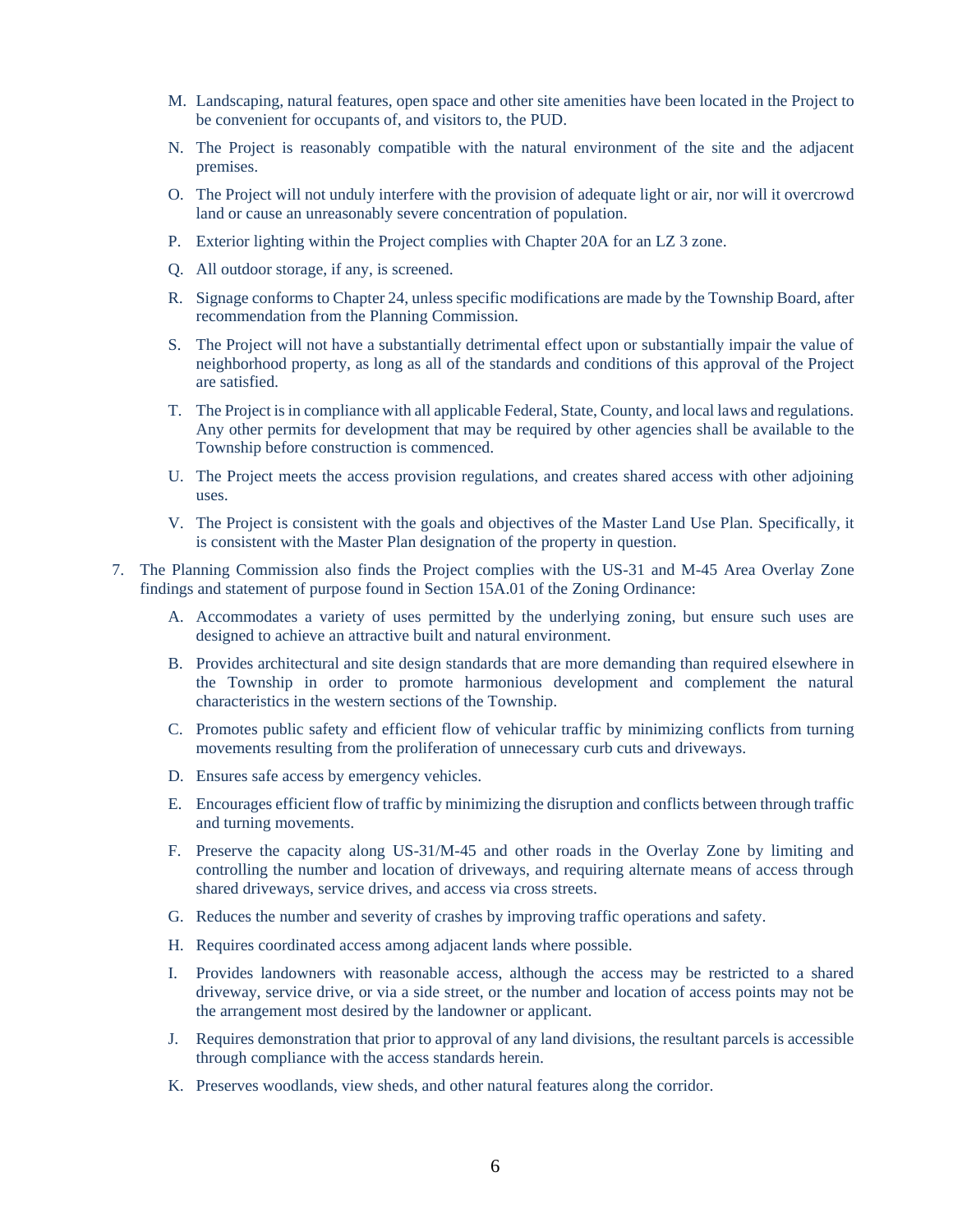- L. Ensures that distractions to motorists are minimized by avoiding blight and clutter while providing property owners and businesses with appropriate design flexibility and visibility.
- M. Implements the goals expressed in the US-31/M-45 Corridor Study.
- N. Establishes uniform standards to ensure fair and equal application.
- O. Addresses situations where existing development within the Overlay Zone does not conform to the standards of this chapter.
- P. Promotes a more coordinated development review process with the Michigan Department of Transportation and the Ottawa County Road Commission.
- 8. The Planning Commission also finds the Project shall comply with the below additional conditions as well.
	- A. All transformers or other ground equipment shall be screened with live conifer landscape material that is a minimum 24" in height at time of planting, or taller if necessary to fully screen the object.
	- B. The proposed wall pack lighting on Building S, and all future buildings, shall be sharp cut off and downcast. Plans shall be revised accordingly.
	- C. The Developer shall be a signatory on the requested 425 Agreement.
	- D. The necessary descriptions and sketches shall be provided for the 425 Agreement.
	- E. The Developers shall enter into a PUD Contract with the Township. The Contract shall be reviewed and approved by the Township Board prior to the issuance of building permits.
	- F. Approval and compliance with all requirements set forth by the OCRC, OCWRC, and City of Grand Haven, etc. No building permits shall be issued until all permits have been obtained.
	- G. A shared access and maintenance agreement for the connection to Whittaker Way shall be drafted by the Developer, and then reviewed, and approved by Township Attorney Bultje. The Developers shall submit a copy of the document recorded at the Ottawa County Register of Deeds. No certificates of occupancy shall be issued until the condition is met.
	- H. An easement, or shared access and maintenance agreement for the connection to the western retail property at 948 Robbins Road shall be drafted by the Developer, and then reviewed, and approved by Township Attorney Bultje. The Developers shall submit a copy of the document recorded at the Ottawa County Register of Deeds. No certificates of occupancy shall be issued until the condition is met.
	- I. A sidewalk easement shall be drafted by the Developer, and then reviewed, and approved by the Township and City Attorney's. The Developers shall submit a copy of the document recorded at the Register of Deeds. No certificates of occupancy shall be issued until the condition is met.
	- J. The "pork chop" curb shall be installed within the main entrance on Robbins Road to prevent inbound left-turns.
- 9. The Planning Commission finds the Project complies with the uses permitted for a commercial planned unit development, as described in Section 17.08.2.A of the Zoning Ordinance—Retail Businesses where no treatment or manufacturing is required.
- 10. The Planning Commission finds the Project shall receive the following considerations to improve the approval process currently required for multi-phased commercial developments:
	- A. The overall project, design, and concept are approved; and future phases are only subject to Site Plan Review with the Planning Commission. This would be applicable, so long as they occur within 1-year of each other. For example, to be eligible for the Site Plan Review route, the next phase would need to be presented prior to April 1, 2019. If the following phase was presented on 9/1/2019, the phase after that would have to be presented prior to 9/1/2020.
	- B. Basic site plan conversions to Options A-2, B-1, and B-2 subject to being approved administratively by the Zoning Administrator. If this occurs, notification of said conversion will be provided to the Planning Commission and Township Board.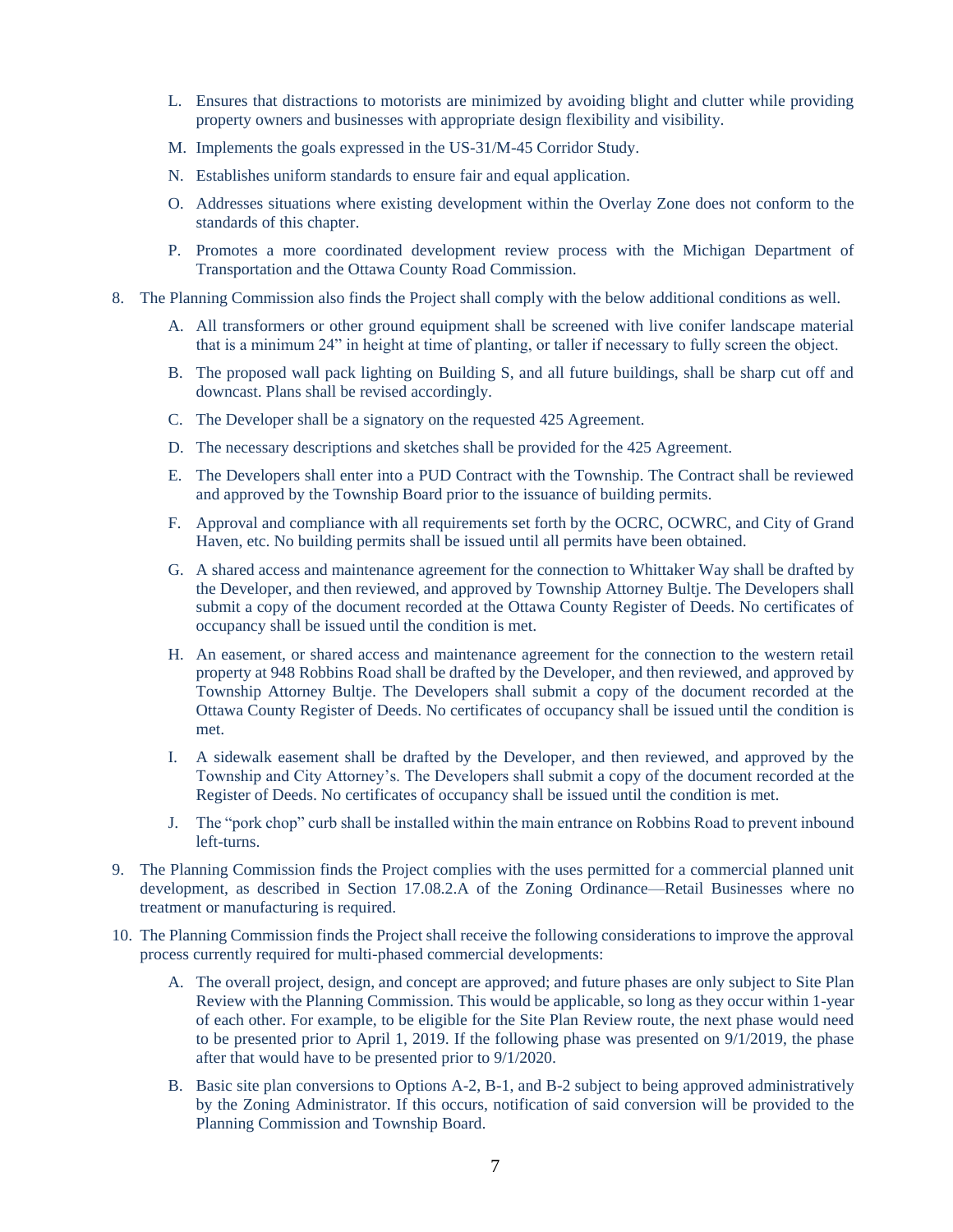# IX. NEW BUSINESS

# A. PUD – Mixed Use – Apartments at Robbins Road & Self Storage

Fedewa provided an overview through a memorandum dated February 16<sup>th</sup>.

Developers Chad Bush, Ben Robbins, and Terry Nash; along with engineer Brian Sinnott and architect Mark Oppenhuizen were present and available to answer questions.

Fedewa noted that staff and developers are at an impasse based on the content of an email received February  $16<sup>th</sup>$ , which was included in the staff memo. It is apparent the original representations of the PUD are no longer to be included to the extent anticipated by the Township, which impacts the scope of the project and how it is reviewed by staff

A summary of the development teams position includes:

- Numerous items being requested were not discussed previously.
- Only intend to provide market-rate rent that leans toward affordable. Have not requested government subsidies or tax breaks, so does not intend to offer subsidized low-income rates.
- Refuses to demolish or sell existing storage units on  $172<sup>nd</sup>$  Avenue.
- Unwilling to provide additional building materials to the apartments such as stone because it will increase their construction costs, and believe current design suffices.
- Believe a \$20 million investment into the project is the benefit, and departures should be granted.
- Intend to make some of the revisions identified by staff in their February  $16<sup>th</sup>$  plan review memo.
- Rear 5-acres of project site is zoned industrial, and storage units could be constructed in that location without PUD approval.

A summary of staff, the attorney, and Planning Commissions position include:

- Contested items have been mentioned beforehand, but were not a point of focus.
- A rental rate of \$650-850 was identified in August 2017, during the pre-application meeting; but new pricing is \$800-1,100 which is no longer affordable based on information received from the Neighborhood Housing Services program.
- Shared access points are mandated by the zoning ordinance, joint corridor plan, and fire/rescue for emergency purposes.
- It is unusual to request a mixed-use PUD that includes residential and industrial storage. Without a direct benefit, such as demolishing or selling the nonconforming storage units on 172nd Avenue, the Township cannot authorize a departure to allow such an unusual combination of uses.